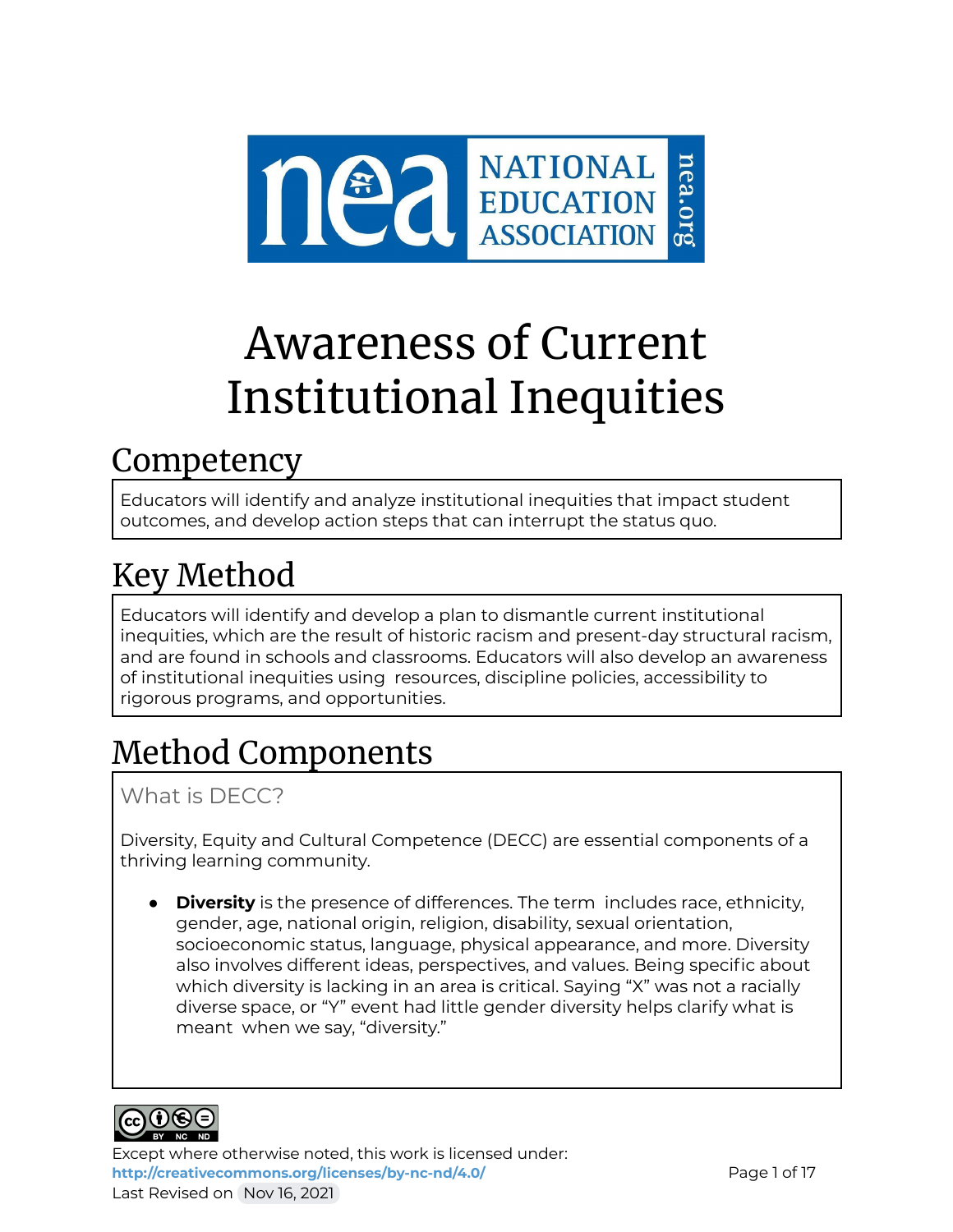- **Equity** refers to fairness and justice. It recognizes that advantages and barriers exist. As a result, everyone does not start from the same place. It is a process that begins by acknowledging that unequal starting place and works to correct and address the imbalance. Creating equity is an ongoing process that strives to ensure that people who have been marginalized have ongoing opportunities to grow and thrive.
- **Cultural Competence** is the ability to understand, appreciate and interact with people from cultures or belief systems different from one's own.

Part of being culturally competent includes having cultural humility— a dispositional trait that allows us to be dynamic. "It takes the stance of being open to the "other" when interacting with people from different cultural backgrounds. Additionally, cultural humility lacks the superiority complex evident when an individual interprets their own cultural values as more meaningful and worthwhile than the values of others. Rather than concentrating solely on knowledge of another person's cultural background, cultural humility proposes openness and humility when engaging with individuals from a cultural background different from our own." *Source: Celebrating Cultural Humility in Education*

In this micro credential you will demonstrate your ability to support students on a variety of topics related to diversity, equity and cultural competence.

### Awareness of Current Institutional Inequities

We often fail to recognize that most institutions and systems have policies and practices that result in racist outcomes that systematically advantage certain groups of people while disadvantaging other groups of people. These practices are embedded throughout our society and often lead to a cumulative effect. The inequities discussed below— in the areas of health, economics, criminal justice and education—overlap and combine to impact a student's academic performance, school experience and more.

#### **Health inequities**

The World Health Organization describes health inequities as "systematic differences in the opportunities groups have to achieve optimal health, leading to unfair and avoidable differences in health outcomes." Structural racism, specifically anti-Black racism, contributes to the foundations of the inequities we see across our society, including health outcomes. These structural inequities have the impact of "sorting" people into "resource-rich" and "resource-poor" neighborhoods largely based on race and socioeconomic status. One's neighborhood determines their access to food, water, schools, environmental hazards, social networks and more. Studies show that structural inequities lead to preventable differences in health metrics such as life expectancy. This means that a person's zip code is more important to health outcomes than their genetic code. Residential segregation is a root cause of racial disparities in health.



Except where otherwise noted, this work is licensed under: **<http://creativecommons.org/licenses/by-nc-nd/4.0/>** Page 2 of 17 Last Revised on Nov 16, 2021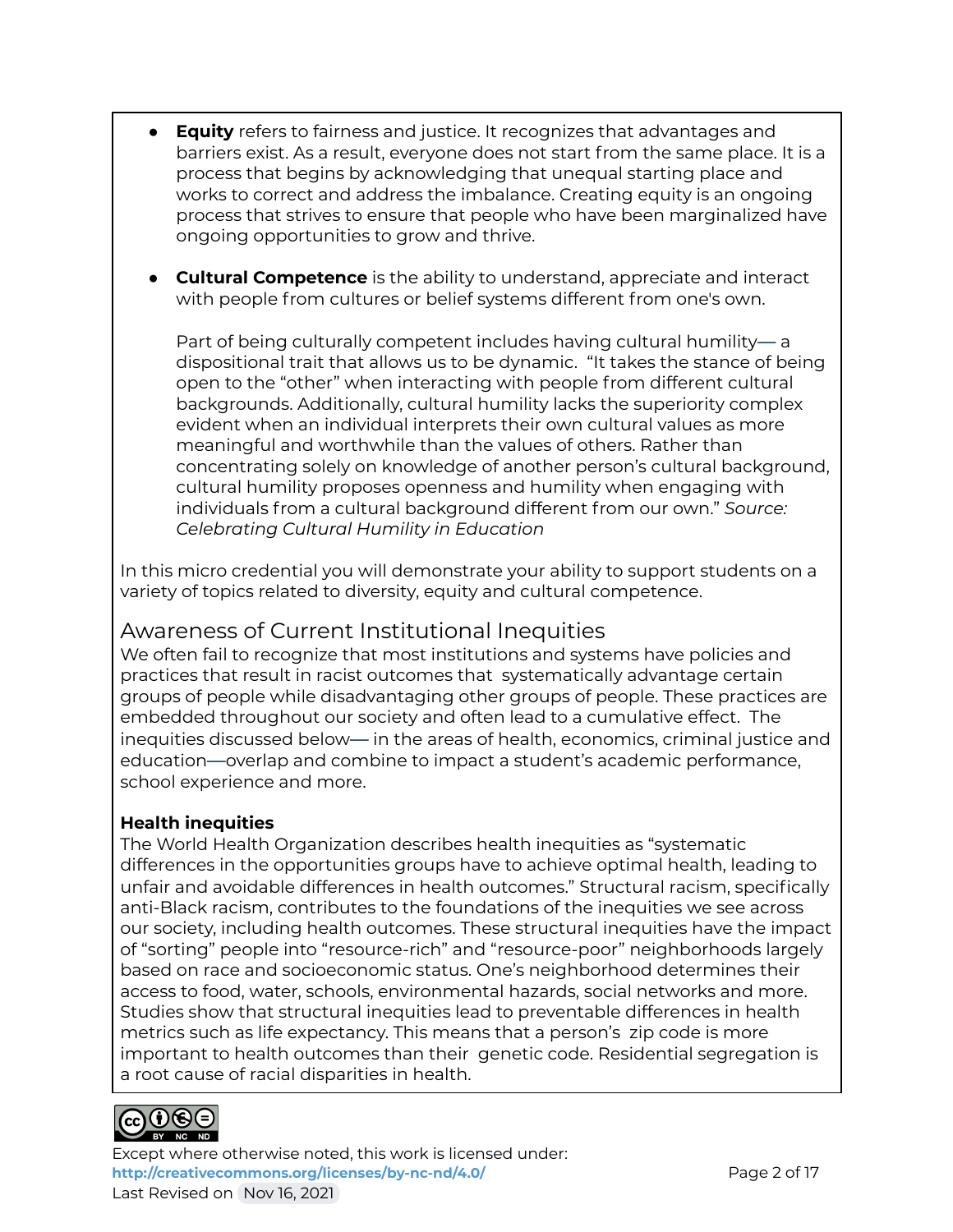#### **Economic inequities**

Economic inequities can be seen in the uneven distribution of income, tax structures that benefit and/or shelter certain types of income, wealth inequality and results in inequitable distribution of assets across groups of people. The increasing wealth gap has been linked to life expectancy, political instability, technological transformation, democratic breakdown of governments, and civil unrest.

The COVID-19 pandemic has exacerbated economic inequities and has generally hit people of color the hardest. These racial, economic and health disparities are especially stark among children.

#### **Criminal justice systems**

The U.S. criminal justice system tacitly supports racial profiling, police brutality, overcriminalization, mass incarceration, and "stop and frisk." Often many of these injustices occur without any evidence of a crime. While the United States has just 5% of the world's population, it holds 25% of the world's prisoners— and they are overwhelmingly poor and people of color. Students may be direct targets of these injustices and may witness or hear about them occurring to friends and family.

Recent data show:

● African-American students are three times as likely to be suspended than white students

The systemic inequities inherent in the criminal justice system are directly linked to systemic inequities in other institutions such as housing, education, and the legal system. Studies show that 1 in 14 children have had an incarcerated parent. These are some that students and families are negatively impacted:

- Loss of a loved one (trauma)
- Loss of a parent/caregiver
- Loss of home security
- Loss of economic support for the household and the community
- Loss of community members
- Loss of voting rights to advocate for better laws and policies

Mass incarceration and inequities across the criminal justice system further increase existing social and economic disadvantages.

#### **Education inequities**

Our current education system, the distribution of resources is unequal, including school funding, access to safe and highly-resourced schools, experienced educators, and wrap-around services (nurses, counselors, psychologists, speech therapists, special education services/specialists, and the ability to integrate student supports with other support structures that may include family and community).



Except where otherwise noted, this work is licensed under: **<http://creativecommons.org/licenses/by-nc-nd/4.0/>** Page 3 of 17 Last Revised on Nov 16, 2021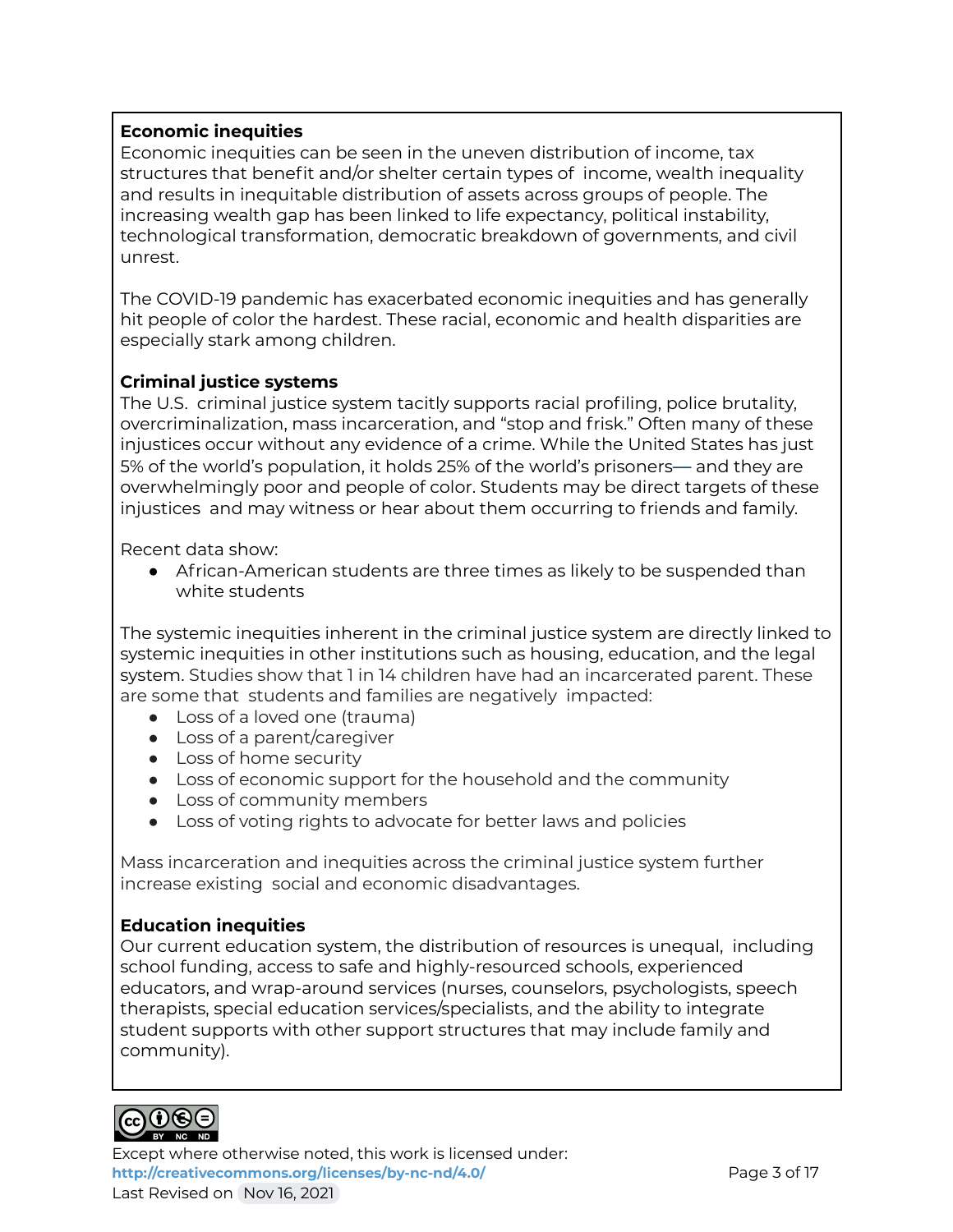Additional educational inequities that impact students could include:

- Disparities in school discipline
- Disparities in the availability of advanced coursework
- Disparities in the ability of students of color to access advanced courses
- The lack of racially, ethnically and culturally diverse educators across the nation

The COVID-19 pandemic exacerbated educational inequities. Across the nation, students and families experienced:

- Unequal access to remote learning technology and connectivity
- Lack of quiet spaces to work in overcrowded homes
- Lack of adult supervision in households in which caregivers didn't have the flexibility and privilege to work remotely or the ability to pay for childcare
- Lack of access to food provided at school

These four areas—health, economics, criminal justice and education—are just a few of the systems in which structural racism, and specifically anti-Black racism, has served as the foundation for the inequitable outcomes we see today.

#### Definitions

For this micro-credential, use the following definitions:

**Equity:** Equity refers to fairness and justice. It recognizes that advantages and barriers exist and that, as a result, everyone does not start from the same place. It is a process that begins by acknowledging that unequal starting place and works to correct and address the imbalance. Creating equity is an ongoing process that strives to ensure that people who have been marginalized have ongoing opportunities to grow and thrive.

**Inequity:** The outgrowth of practices that result in unequal and unfair outcomes for members of a group. Inequitable programs do not make accommodations for, or acknowledge differences resulting in outcomes that benefit individuals from one group over other groups.

**Institutional Inequity:** With its foundation in racism, sexism, homophobia and other forms of oppression, institutional inequities are the racist, sexist and other oppressive beliefs that become embedded in our institutional practices, cultures and relationships. Institutions such as schools, hospitals, public housing, banks, and policing have practices that persistently result in unequal and unfair outcomes for members of historically marginalized groups.

**Systemic Inequity:** Systemic inequity is the result of interconnected institutional inequities. For example, inequity in housing may lead to inequity in access to quality education, healthcare, justice, access to transportation, healthy food, and more.



Except where otherwise noted, this work is licensed under: **<http://creativecommons.org/licenses/by-nc-nd/4.0/>** Page 4 of 17 Last Revised on Nov 16, 2021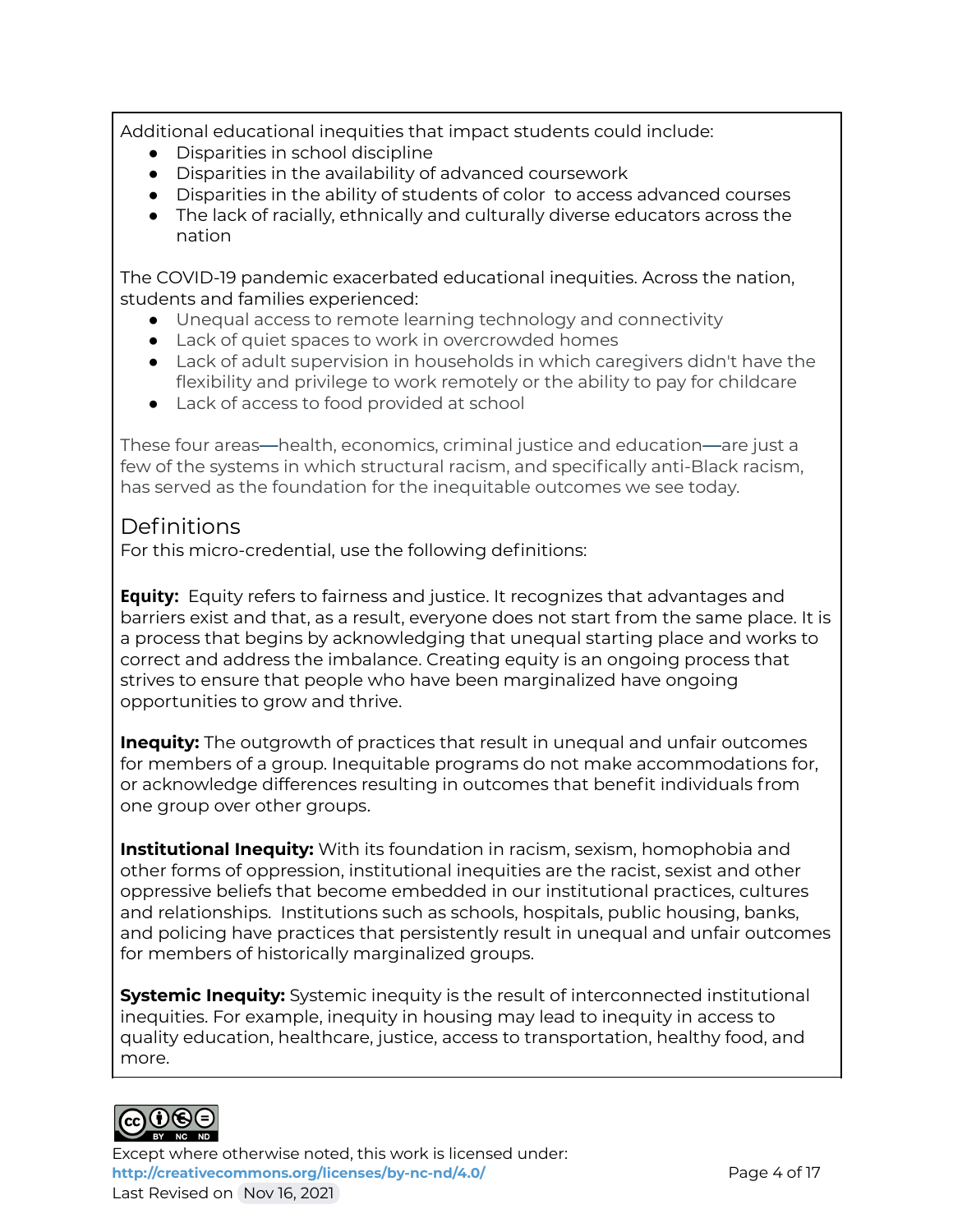### Timeline of Key Systemic Inequities in Education

Inequities in education did not happen overnight. The current institutional inequalities are systemic and built on the beliefs of a culture that, at its worst, has built and supported racist systems and at its best, ignored the effects of racism on its institutions. This timeline reflects that evolution and how systemic racism in education has continued into the 21st century.

#### **1776**

The pursuit of education for enslaved people was often a cultural and communal effort—enslaved people learning from a wide variety of "teachers" including other enslaved people, spouses, family members, and sometimes even slave owners. Though the learning was culturally grounded it was not designed to dismantle inequities.

#### **1863**

Following emancipation, many freed Blacks constructed their own but separate education systems because of segregated laws. The books and resources used were often those discarded by "white" schools.

#### **1954**

After the U.S. Supreme Court ruled in *[Brown v. Board](https://www.archives.gov/education/lessons/brown-v-board#background) of Education* that racially segregated schools violated the civil rights of Black students, Black teachers were fired en masse. Many teachers of color in the 1950s and 1960s lost their jobs because white school districts would not hire them or provide them employment despite their academic qualifications and experiences. The effects are still evident today—about 80% of all teachers are white; 9% are Latinx; 7% are Black; 2% are Asian; 2% are two or more races; and less than 1% are Pacific Islander. *(Source: National Center for Education Statistics)*

#### **1971**

The integration of education resulted in Black students being bused outside of their communities into unwelcoming and hostile environments. This limited meaningful parent/guardian participation in the community and school.

#### **Today**

- Students of color continue to be punished more harshly than their White counterparts for the same infractions.
- Many education systems have had little success diversifying their predominantly white female teaching force.
- Many hard-to-staff schools that have large numbers of students of color and/or students from lower socio-economic groups are not well funded (low tax base), they are poorly resourced, and have few if any wrap-around community-based services.



Except where otherwise noted, this work is licensed under: **<http://creativecommons.org/licenses/by-nc-nd/4.0/>** Page 5 of 17 Last Revised on Nov 16, 2021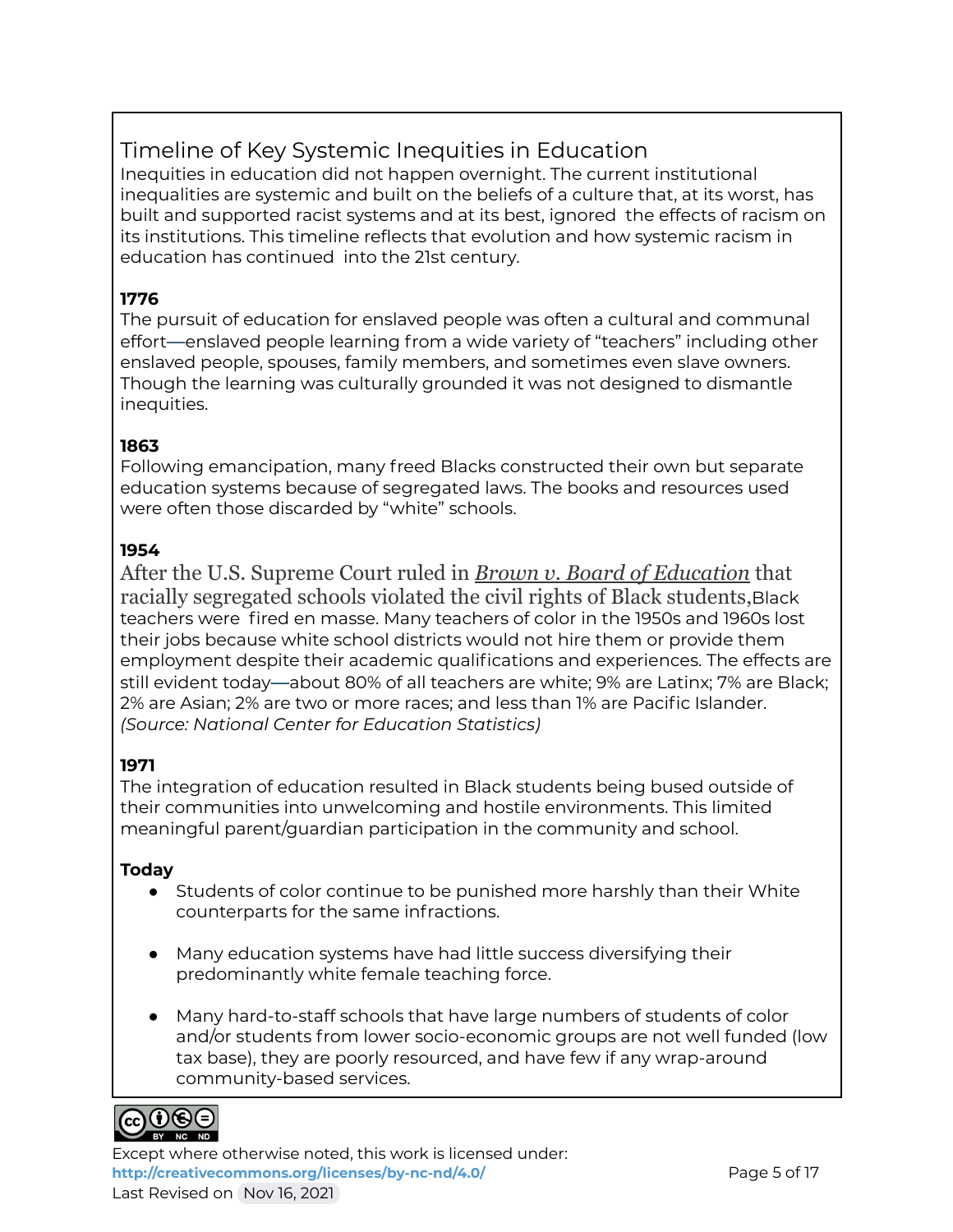- Students of color are overrepresented in special education programs and under-represented in gifted programs.
- School curriculum rarely reflects the contributions and the achievements of underserved populations. Some curricula intentionally misrepresent history and treat the contributions and achievements of students of color as a footnote.
- The presence of student resource officers (SRO) is more prevalent in schools with large numbers of students of color. And, compared to their white counterparts, students of color are more likely to attend a school with an SRO but not a guidance counselor.
- The School-to-Prison Pipeline results in a large number of students of color being funneled into the criminal justice system at an early age, often for minor infractions.

Inequity: Access to & benefit from gifted & talented programs Early gifted and talented programs were primarily designed for students with high "IQ" and who were often from educated, wealthy, white families. The National Association for Gifted Children defines "giftedness as the ability to significantly score above the norm for their age." Whether giftedness should be measured in absolute or relative terms is still a point debate. The federal government's wide ranging definition of "giftedness" is seldom used in practice.

Recent data reveals that 60% of all students in gifted programs are white while they account for 49% of public school enrollment. On the other hand, Black students make up 9% of the students enrolled in gifted programs despite accounting for 15% of the overall student population.

#### Impact on Students

- Giftedness is often determined through IQ and other cognitive ability tests which research shows are biased in their construction.
- Labeling students as "gifted students" versus having "gifted behaviors" can impact a student's self-image
- Lack of equitable access to enrichment programs
- Gifted programs often exacerbate racial, ethnic, and economic segregation
- No uniform criteria exist for labeling certain behaviors as "gifted"
- Students of color are often taught by teachers who set low expectations for them and fail to maximize their learning potential or see their "giftedness." Studies show that teacher bias in identifying gifted students of color is a contributor to underrepresentation in gifted programs.

#### Actions/Solutions

● Use an equity lens to examine and modify the criteria used for selection into gifted programs



Except where otherwise noted, this work is licensed under: <http://creativecommons.org/licenses/by-nc-nd/4.0/><br>
Page 6 of 17 Last Revised on Nov 16, 2021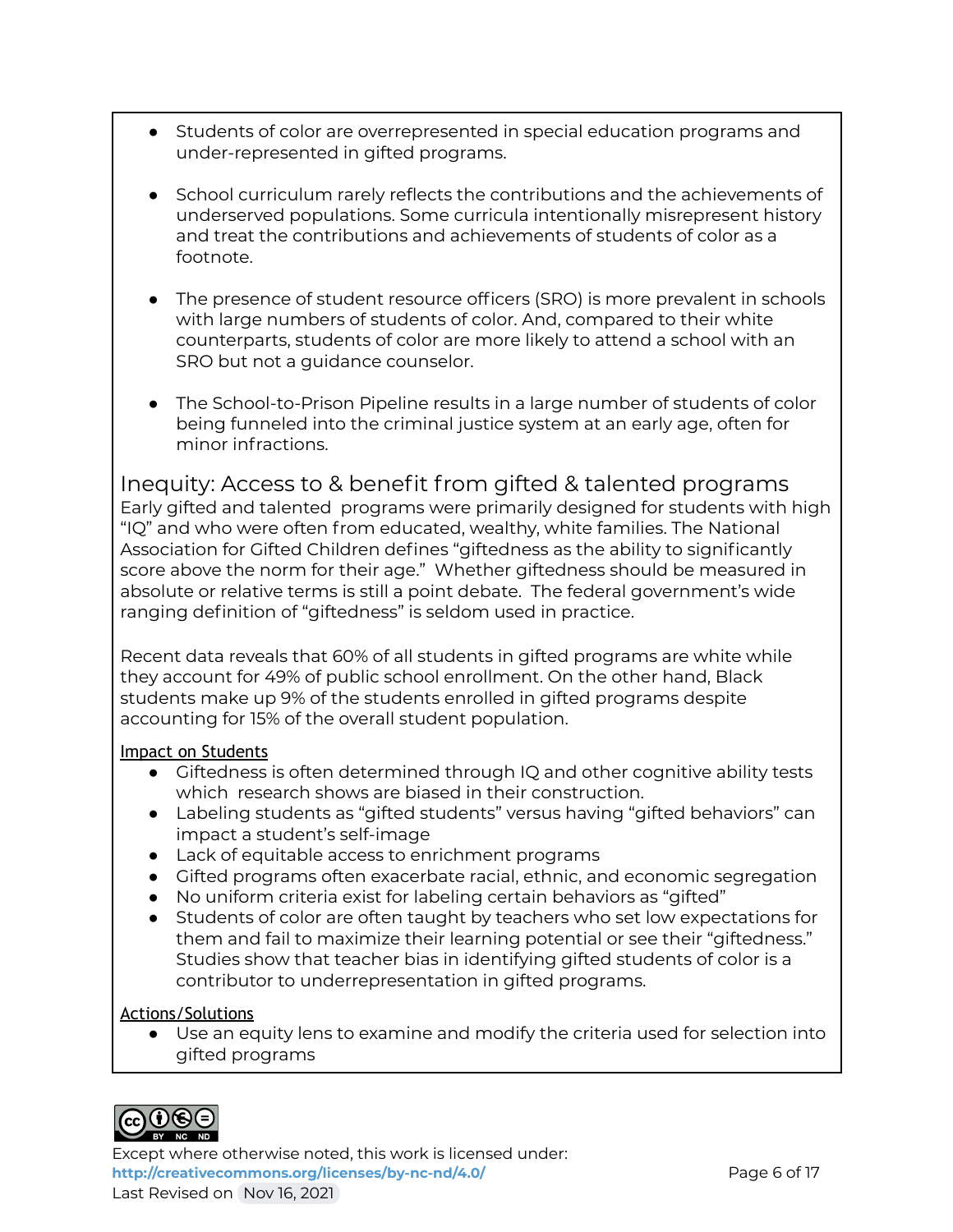- Provide professional development on examining gifted programs using an equity lens
- Lower the student-teacher ratio to enable teachers to provide more individualized teaching and personalization of the learning
- Broaden the concept of "gifted" behaviors by involving a diverse and representative advisory committee in the identification process
- Eliminate "gifted" programs and replace them with "enrichment" or "accelerated" programs
- Provide small group instructions that are enriched and differentiated to all students
- Provide "meaningful" project-based enrichment opportunities

### Inequity: Impact of discipline policies & practices

Research continues to show that students of color are subjected to harsher disciplinary actions than their white counterparts for the same infractions.

#### Impact on Students

- A 2014 report from the U.S. Department of Education's Office of Civil Rights found:
	- Black and Latino students are consistently punished more severely than white students for the same infractions.
	- Nearly 50% of preschool children who are suspended multiple times are Black, yet Black children represent less than one-fifth of the preschool population.
	- Black students are far more likely to be referred to law enforcement or arrested for a school-based offense than white students or other students of color.
	- Black girls are suspended at a much higher rate than girls of any other race.
- Students with disabilities, who represent only 12 % of the public school population, account for almost 60% of students who are placed in seclusion. Compared to white students, students of color are more likely to attend a school with a school resource office but does not have a guidance counselor on staff.
- Student encounters with the justice system are greatly increased maintaining the "school-to-prison pipeline."

#### Actions/Solutions

- Conduct a schoolwide audit of in-school and out-of-school suspensions, expulsion, student attendance and drop-out rates. Note gender and demographic trends in the data.
- Implement school wide restorative practice policies. As a process, restorative practices promote inclusiveness, relationship-building, and problem-solving, through the use of circles for teaching and conflict resolution, conferences that bring victims, offenders and their supporters together to address wrongdoing, and other such methods.



Except where otherwise noted, this work is licensed under: <http://creativecommons.org/licenses/by-nc-nd/4.0/><br>
Page 7 of 17 Last Revised on Nov 16, 2021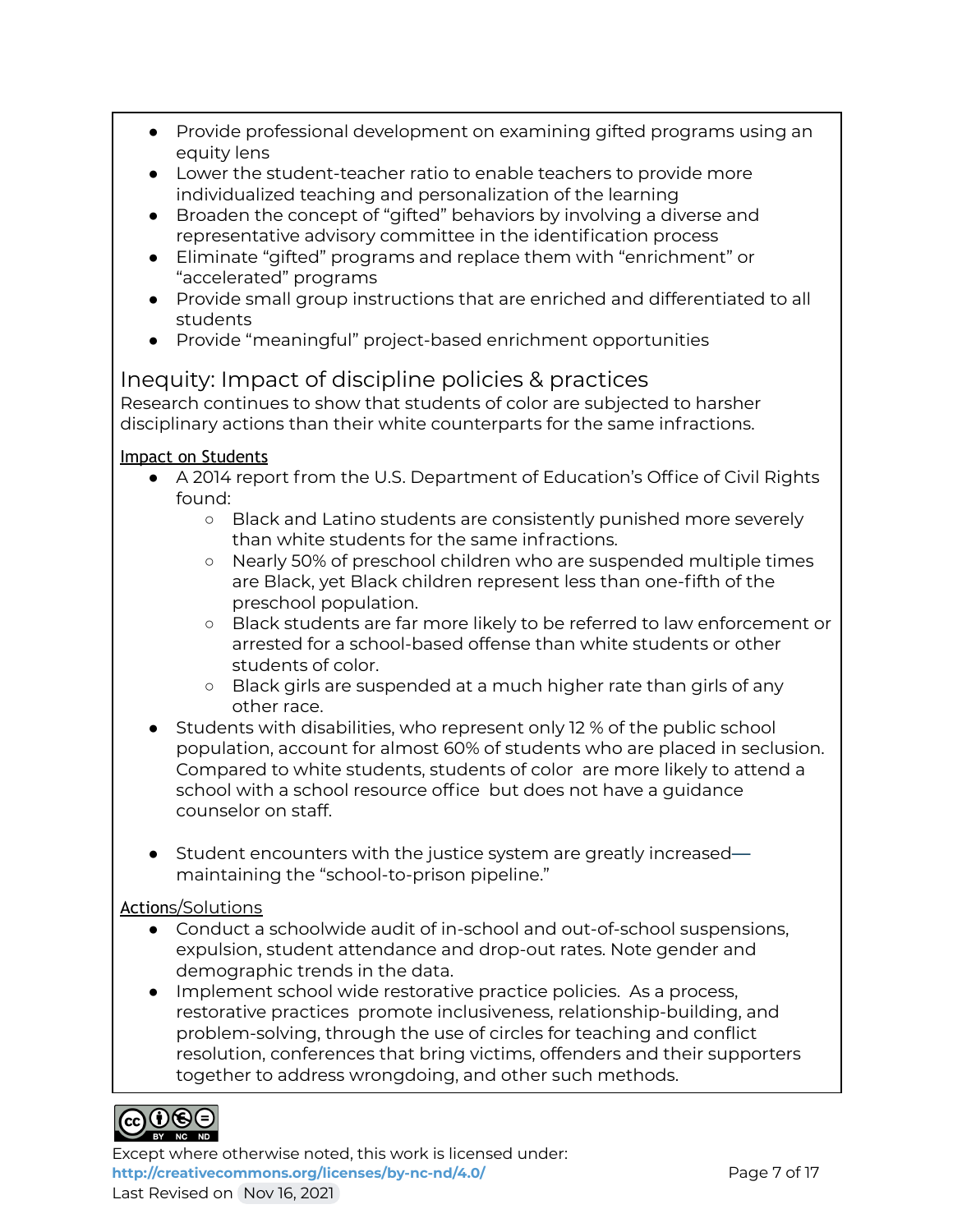- Implement restorative practice in one's classroom
- Use an equity lens to examine existing disciplinary policies
- If grade-level appropriate, establish a diverse and representative student advisory group to examine the "fairness" of disciplinary policies and help modify and revise accordingly.

#### School Funding: Inequity

School funding most often comes from three sources: 45% state, 45 % local, 10% federal. Local funding is derived primarily from property taxes which are determined by the economic wealth of the community. The imbalance in property taxes greatly impacts the availability and quality of resources (e.g., computer labs, science labs, language labs, libraries, guidance counselors, nurses, speech therapists, etc.).

Inequities in school funding continue to contribute to schools being labeled as "hard-to-staff" or "high poverty." It should not come as a surprise that the poorest students attend the poorest schools. Funding inequities contribute greatly to a school's ability to attract and retain high-quality teachers. This results in high staff turn-over. All of these funding inequities negatively impact student learning and school climate.

#### Impact on Students

- High staff turnover impedes students and teachers who want to develop deep, trusting, and long-term relationships
- High staff turnover impacts teaching and learning
- Higher frequency of long-term substitute teachers assigned to hard-to-staff schools
- Larger class sizes at schools that are unable to hire additional teachers
- Few accomplished teachers available
- Lack of needed technology and/or infrastructure
- Libraries that don't have current materials and/or a certified librarian on the staff
- Highly qualified teachers not available to teach advanced classes, particularly in math and science.

#### Actions/Solutions

- Funds to pay adequate teaching salaries
- Fund needed resources (e.g., technology, libraries)
- Use technology to create access to advanced course work
- Advocate for fully funded public education and equity in state and local school funding policies
- Educate and organize the community to pressure school boards and politicians to increase funding



Except where otherwise noted, this work is licensed under: <http://creativecommons.org/licenses/by-nc-nd/4.0/><br>
Page 8 of 17 Last Revised on Nov 16, 2021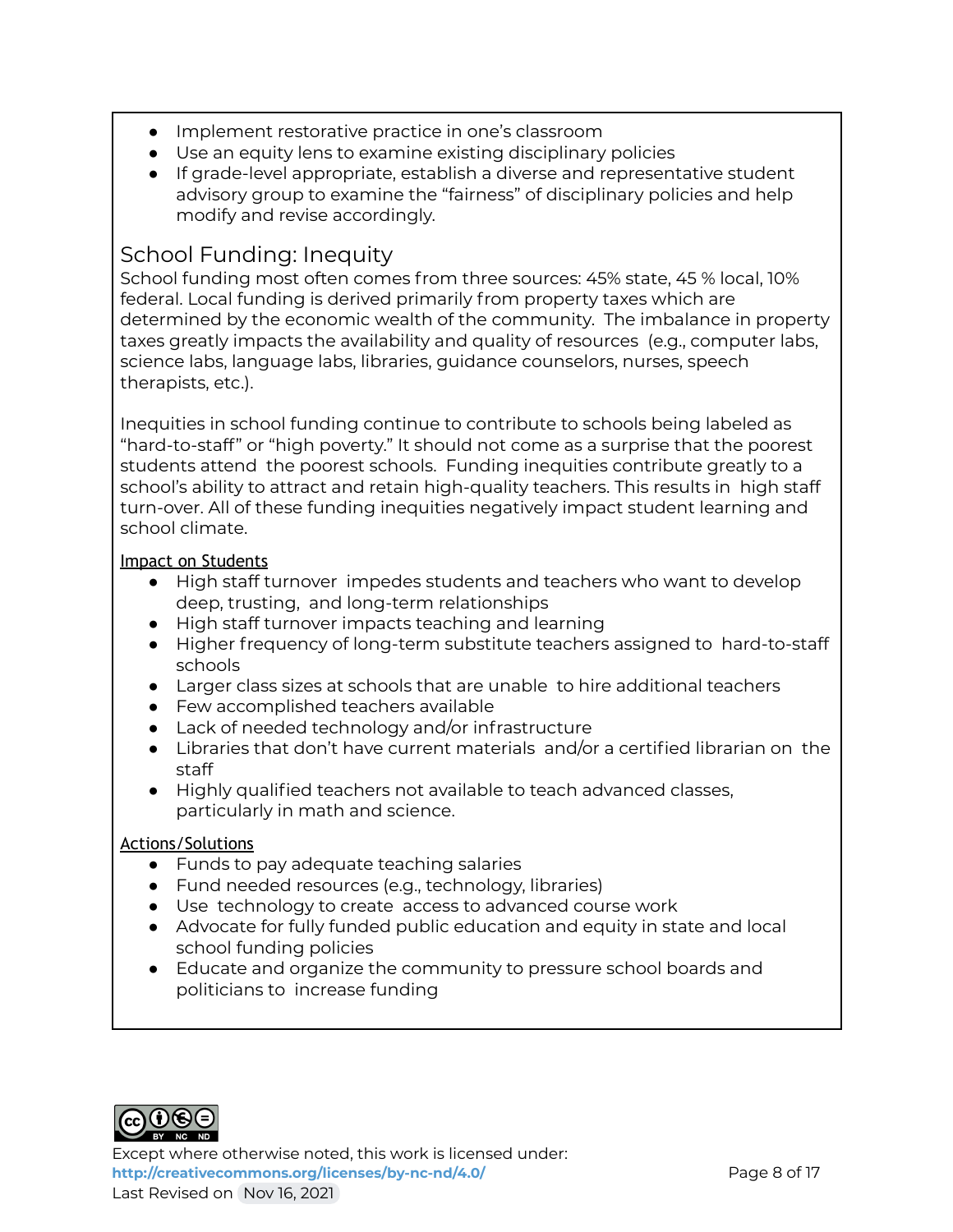## Inequity: Diverse School Staff

Research shows that 80% of public school teachers are white, middle-class women while the majority of those they teach are students of color. More states and districts are recognizing the urgent need to recruit and retain a racially and ethnically diverse teaching force to meet the needs of these students of color and to curb the country's teacher shortage.

#### Impact on Students

- Students of color experience a reduction in bias, have higher academic expectations, social and emotional, and other non-academic benefits. Having teachers of color. These include higher graduation rates, better academic performance, lower likelihood of exclusionary discipline (office referrals, expulsions, suspensions), role models that reflect a student's racial identity, and a higher likelihood of attending college.
- Students of color reported had lower chronic absentee rates when taught by teachers of color
- Students of color and white students all reported having positive perceptions of their teachers of color
- $\bullet$  Teachers of color can serve as conduits with families and communities.
- Teachers of color can serve as advocates for students of color and challenge existing inequities.

#### Actions/Solutions

- Schools need to develop a strategic recruitment and retention plan to diversify their teaching workforce
- Input from racially and ethnically diverse community members should be sought as schools and districts develop their recruitment and retention plans.
- Teachers of color should be mentored and have access to leadership opportunities
- Use technology to co-teach classes with diverse educators.
- Collaborate with racially and ethnically diverse non-teaching staff to create learning opportunities for students.
- Advocate for federal, state, and local governments to establish teacher residency programs. These programs tend to attract a higher rate of teachers of color and provide them with a year-long opportunity to work in the schools. As better prepared teachers who are highly familiar with the students and staff, they are often hired to teach in these schools.

#### Inequity: Curriculum & Resources

Access to high-quality curriculum and resources aligned to standards are essential if schools are to provide equitable learning opportunities for all students. However, many hard-to-staff and high-poverty schools often cannot afford high-quality standard-aligned materials that are needed to build knowledge and skills.



Except where otherwise noted, this work is licensed under: **<http://creativecommons.org/licenses/by-nc-nd/4.0/>** Page 9 of 17 Last Revised on Nov 16, 2021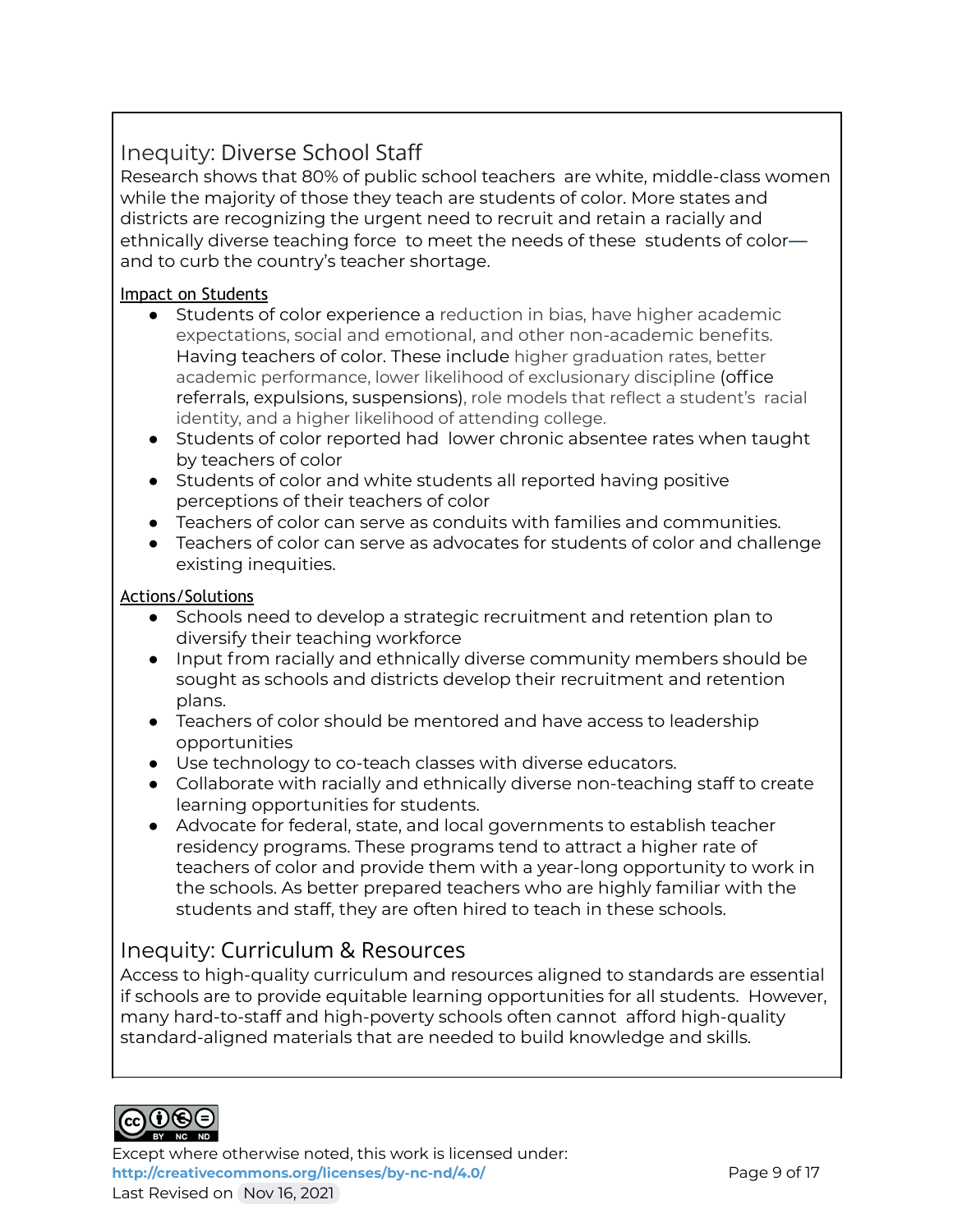Much of the curriculum and resources found in hard-to-staff and high-poverty schools are dated and fail to provide current and diverse perspectives and critical thinking opportunities. High-quality curriculum and resources enable all students, including underserved populations, to see themselves in the curriculum, and engage in thought-provoking conversations, while providing a variety of instructional approaches to meet the learning needs of all students.

#### Impact on Students

- Students do not see themselves in low-quality or dated curriculum
- Students are exposed to misinformation or outdated information
- Inequitable access to high-quality resources and curriculum leads to inequitable learning opportunities
- All teachers are expected to deliver the same high-quality curriculum with similar student outcomes
- Lack of access to high-quality curriculum impedes the development of critical thinking skills

#### Actions/Solutions

- Supply teachers with high-quality curriculum and resources to ensure more equitable learning experiences
- Partner with technology companies to create technology enriched schools
- Support digital literacy for staff and students
- Make the curriculum more inclusive by sourcing a diverse range of resources
- Use curriculum that is both culturally relevant and affirming
- Acknowledge and celebrate the contributions of racially and ethnically diverse groups of people to society
- Create a classroom climate that is more inclusive and equitable

## Supporting Rationale and Research

"Self-Taught: African American Education in Slavery and Freedom." *Harvard Graduate School of Education*,

[www.hepg.org/her-home/issues/harvard-educational-review-volume-77-issue-3/he](http://www.hepg.org/her-home/issues/harvard-educational-review-volume-77-issue-3/herbooknote/self-taught_325) [rbooknote/self-taught\\_325](http://www.hepg.org/her-home/issues/harvard-educational-review-volume-77-issue-3/herbooknote/self-taught_325)

"Addressing Racial Inequity in Curriculum and School Culture." *Harvard Graduate School of Education*,

[www.gse.harvard.edu/news/14/08/addressing-racial-inequity-curriculum-and-scho](http://www.gse.harvard.edu/news/14/08/addressing-racial-inequity-curriculum-and-school-culture) [ol-culture](http://www.gse.harvard.edu/news/14/08/addressing-racial-inequity-curriculum-and-school-culture)

Amber, Montalvo. "The Rise and Fall of Black Teachers and Principals in U.S. Public Schools Since Brown v. Board." *Educ 300 Education Reform Past and Present*, 4 May 2018, [commons.trincoll.edu/edreform/2018/05/](http://commons.trincoll.edu/edreform/2018/05/)



Except where otherwise noted, this work is licensed under: <http://creativecommons.org/licenses/by-nc-nd/4.0/> **Page 10 of 17** Last Revised on Nov 16, 2021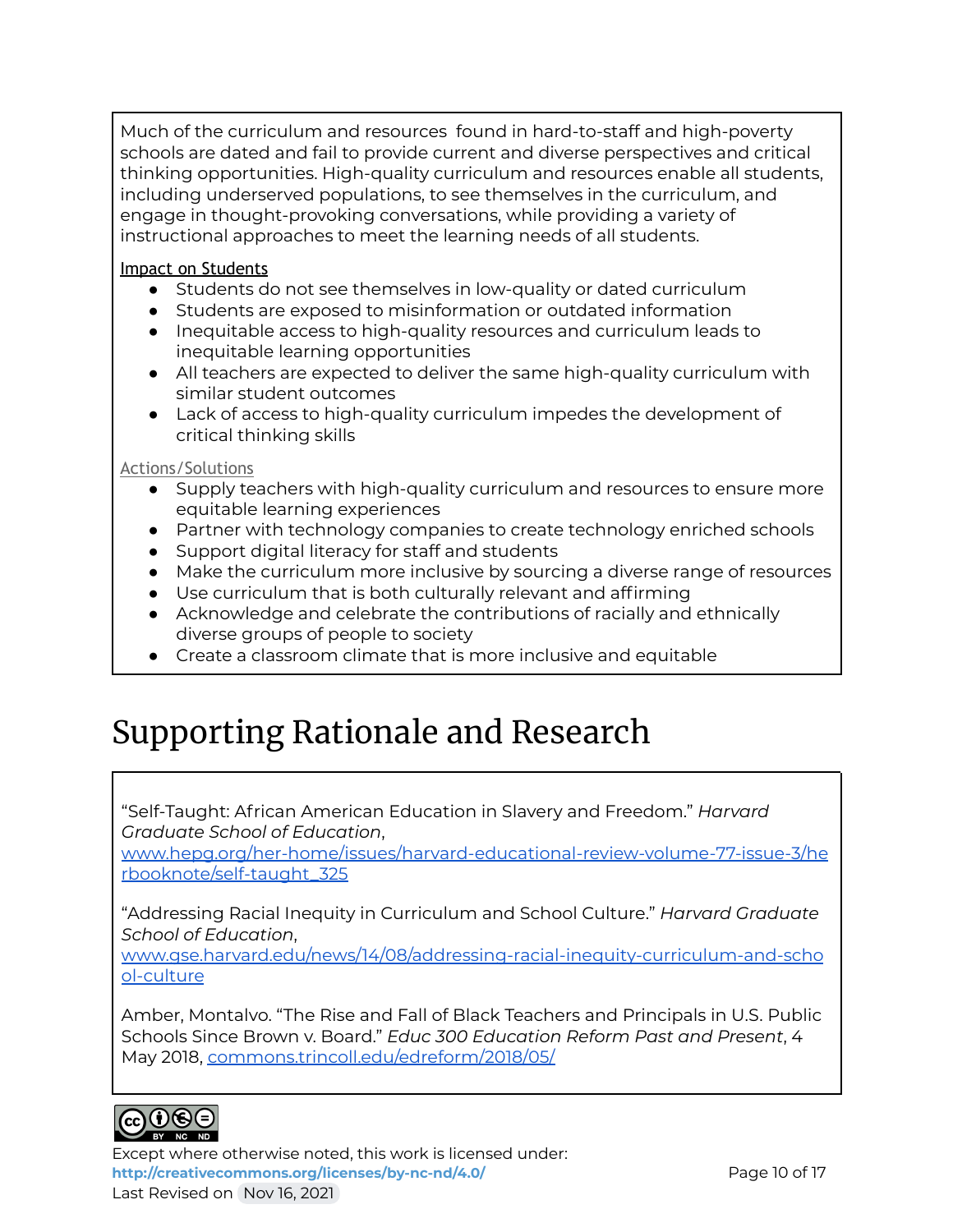Bruce Western and Becky Pettit, et al. "Incarceration & Social Inequality." *American Academy of Arts & Sciences*,

[www.amacad.org/publication/incarceration-social-inequality](http://www.amacad.org/publication/incarceration-social-inequality) .

The Kirwan Institute. "Structural Racialization: A Systems Approach to Understanding the Causes and Consequences of Racial Inequity." *Structural Racialization: A Systems Approach to Understanding the Causes and Consequences of Racial Inequity | Kirwan Institute for the Study of Race and Ethnicity*,

[kirwaninstitute.osu.edu/article/structural-racialization-systems-approach-understa](http://kirwaninstitute.osu.edu/article/structural-racialization-systems-approach-understanding-causes-and-consequences-racial-inequity) [nding-causes-and-consequences-racial-inequity](http://kirwaninstitute.osu.edu/article/structural-racialization-systems-approach-understanding-causes-and-consequences-racial-inequity)

Cipriano, Andrea, et al. "Criminal Justice System Deepens Economic Inequality: Study." *The Crime Report*, 17 Sept. 2020,

[thecrimereport.org/2020/09/16/criminal-justice-system-deepens-economic-inequal](http://thecrimereport.org/2020/09/16/criminal-justice-system-deepens-economic-inequality-study/) [ity-study/](http://thecrimereport.org/2020/09/16/criminal-justice-system-deepens-economic-inequality-study/)

Qureshi, Zia. "Tackling the Inequality Pandemic: Is There a Cure?" *Brookings*, Brookings, 17 Nov. 2020, [www.brookings.edu/research/tackling-the-inequality-pandemic-is-there-a-cure/](http://www.brookings.edu/research/tackling-the-inequality-pandemic-is-there-a-cure/)

"Racial disparities in school discipline are linked to the achievement gap between

Black and white students nationwide, according to Stanford-led Study." *Stanford Graduate School of Education*, 10 Mar. 2021,

[ed.stanford.edu/news/racial-disparities-school-discipline-are-linked-achievement-g](http://ed.stanford.edu/news/racial-disparities-school-discipline-are-linked-achievement-gap-between-black-and-white) [ap-between-black-and-white](http://ed.stanford.edu/news/racial-disparities-school-discipline-are-linked-achievement-gap-between-black-and-white)

## Resources

Action Plan Template

**E** Worksheet and Action Plan for Awareness of Current [Institutional](https://docs.google.com/document/d/1tYK6GX53UWA_XqkkGMm0rZNLxOGvIMsQgS7n1l-Sj_o/edit#) Inequities

Awareness Of Current Institutional Inequities

What is Systemic Racism? [\[VIDEOS\]](https://www.raceforward.org/videos/systemic-racism)

[Education](https://www.youtube.com/watch?v=9lsDJnlJqoY) gap: The Root of inequality

RACE - Vol. 3 - The [House](http://newsreel.org/video/RACE-The-House-We-Live-In) We Live In

The Root Causes of Health [Inequity](https://www.ncbi.nlm.nih.gov/books/NBK425845/)



Except where otherwise noted, this work is licensed under: <http://creativecommons.org/licenses/by-nc-nd/4.0/><br>
Page 11 of 17 Last Revised on Nov 16, 2021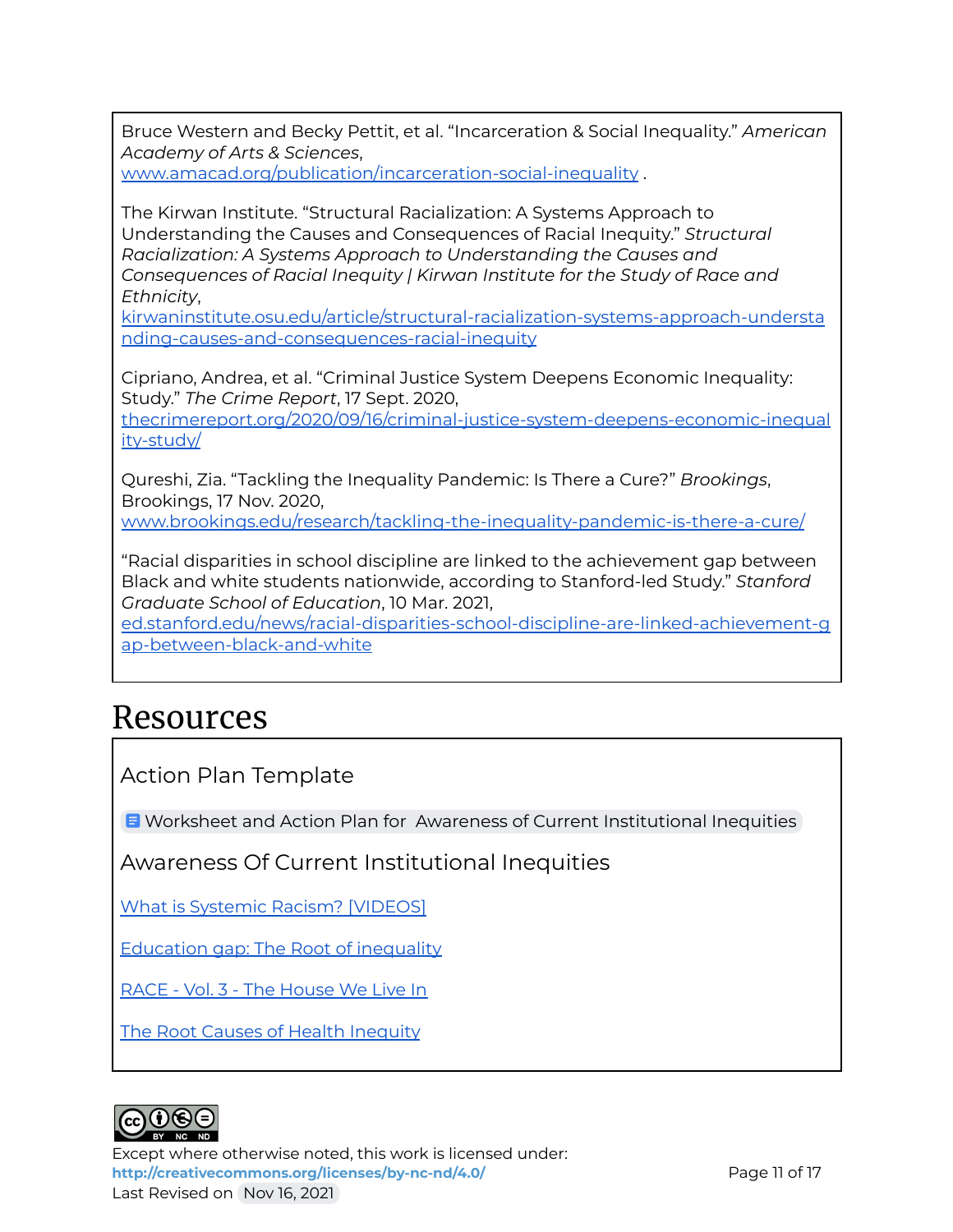### Root Causes of Inequities in Education

**[Education](https://www.youtube.com/watch?v=9lsDJnlJqoY) gap: The root of inequality** 

**•** The problem of [education](https://www.youtube.com/watch?v=T-JVpKku5SI) inequality | CNBC Reports |

**D** The Unequal [Opportunity](https://www.youtube.com/watch?v=vX_Vzl-r8NY) Race

The Impact of Institutional Inequities on Student Learning

24 Examples of Systemic Inequities [Experienced](https://ncsi.wested.org/wp-content/uploads/2020/12/24-Examples-of-Systemic-Inequities-Skelton.pdf) by Students of Color and Students from [Under-Resourced](https://ncsi.wested.org/wp-content/uploads/2020/12/24-Examples-of-Systemic-Inequities-Skelton.pdf) Communities in U.S. Schools.

Mind the gap: COVID-19 is widening racial [disparities](https://www.mckinsey.com/industries/public-and-social-sector/our-insights/covid-19-and-learning-loss-disparities-grow-and-students-need-help#) in learning, so students need

help and a [chance](https://www.mckinsey.com/industries/public-and-social-sector/our-insights/covid-19-and-learning-loss-disparities-grow-and-students-need-help#) to catch up

■ School suspensions are an adult behavior | Rosemarie Allen | [TEDxMileHigh](https://www.youtube.com/watch?v=f8nkcRMZKV4)

[Research Brief] Adequate and Equitable Education in [High-Poverty](https://learningpolicyinstitute.org/sites/default/files/product-files/Leandro_High_Poverty_BRIEF.pdf) Schools:

Barriers and [Opportunities](https://learningpolicyinstitute.org/sites/default/files/product-files/Leandro_High_Poverty_BRIEF.pdf) in North Carolina

[Dismantling](https://www.naacpldf.org/wp-content/uploads/Dismantling_the_School_to_Prison_Pipeline__Criminal-Justice__.pdf) the School to Prison Pipeline NAACP Legal Education and Defense [Fund](https://www.naacpldf.org/wp-content/uploads/Dismantling_the_School_to_Prison_Pipeline__Criminal-Justice__.pdf)

The [School-to-Prison](https://www.nea.org/advocating-for-change/new-from-nea/school-prison-pipeline-time-shut-it-down) Pipeline: Time to Shut it Down | NEA

Diversifying the Teaching Profession Through [High-Retention](https://learningpolicyinstitute.org/sites/default/files/product-files/Diversifying_Teaching_Profession_BRIEF.pdf) Pathways

How [Restorative](https://www.nea.org/advocating-for-change/new-from-nea/how-restorative-practices-work-students-and-educators) Practices Work for Students and Educators | NEA

America's gifted [education](https://www.nbcnews.com/news/education/america-s-gifted-education-programs-have-race-problem-can-it-n1243143) programs have a race problem. Can it be fixed?

Gifted classes drive [inequality.](https://www.nbcnews.com/news/education/gifted-programs-worsen-inequality-here-s-what-happens-when-schools-n1243147) But what happens when schools get rid of them?

Students of Color [Disproportionately](https://www.publicschoolreview.com/blog/students-of-color-disproportionately-disciplined-in-schools) Disciplined in Schools

## Submission Guidelines & Evaluation Criteria

*To earn the micro-credential, you must receive a passing score in Parts 1 and 3, and be proficient for all components in Part 2.*

### Part 1. Overview Questions (Provides Context)

#### *(300-500 words)*

*Please use the suggested word count as a guide to answer the following contextual questions. This will help our assessor understand your current context for working on this micro-credential.*



Except where otherwise noted, this work is licensed under: <http://creativecommons.org/licenses/by-nc-nd/4.0/> **Page 12 of 17** Last Revised on Nov 16, 2021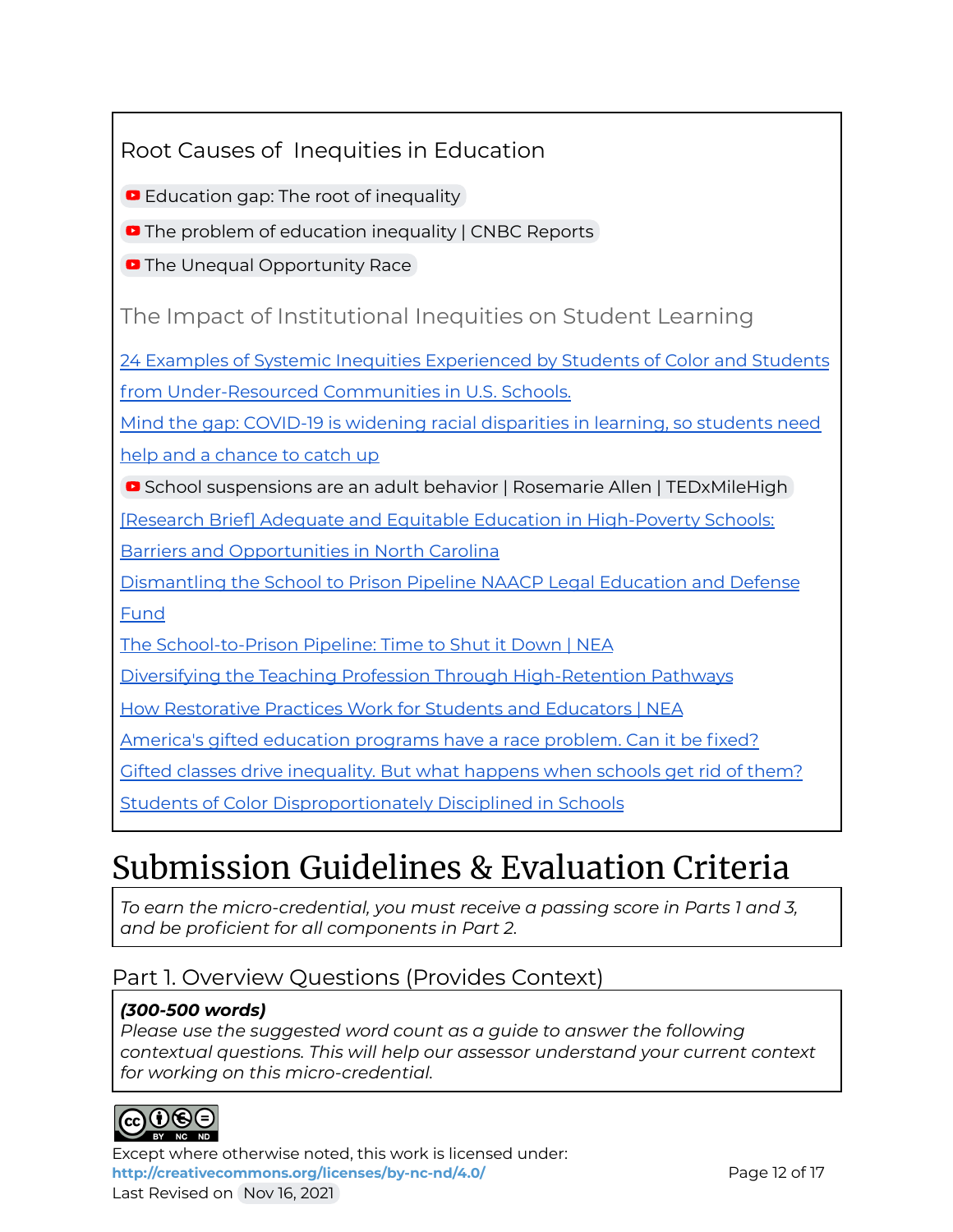*Please do not include any information that will make you identifiable to your reviewers*.

- 1. Why did you choose this micro-credential?
- 2. Describe your current educational assignment. Briefly describe your school's demographics (ex: student and staff demographics, socioeconomic demographics of school and surrounding communities, urban or rural, etc.)?
- 3. How would you define institutional inequities? Describe at least two institutional inequities that are present in today's public education system and that impacts students' success.
- 4. How do you hope this micro-credential will meet the current needs of your students?

**Passing:** Response provides reasonable and accurate information that justifies the reason for choosing this micro-credential to address specific needs of both the teacher and the student. A learning goal that describes what they hope to gain from earning this micro-credential needs to be clearly stated.

## Part 2. Work Examples/Artifacts/Evidence

To earn this micro-credential, please submit the following three artifacts of learning.

*\*Please do not include any information that will make you or your students identifiable to your reviewers.*

#### **Artifact 1: Educator Infographic**

Using your school district and state data, create an infographic that explains the impact of two educational inequities that most affect the teaching and learning process. Your infographic should:

- Include student, staff, and community demographic information (e.g., race, ethnicity, social- economic, etc.)
- Illustrate the short-term and long-term impacts of each educational inequity on students' academic success and their social and emotional wellbeing .
- Explain how each educational inequity impacts school culture.
- Include at least two recommendations that could reduce or eliminate each inequity

#### **Artifact 2: Develop a Classroom Action Plan**

Use the Social Justice Framework and worksheet (found in the resource section of this micro-credential course) to create a plan to address an inequity in your classroom, school or district. Over a period of 4–6 weeks, implement your action plan. Describe the impact of your plan on the inequity (e.g., how did you see behavior changing; in whom/who?). Include the student voice in your description.



Except where otherwise noted, this work is licensed under: <http://creativecommons.org/licenses/by-nc-nd/4.0/><br>
Page 13 of 17 Last Revised on Nov 16, 2021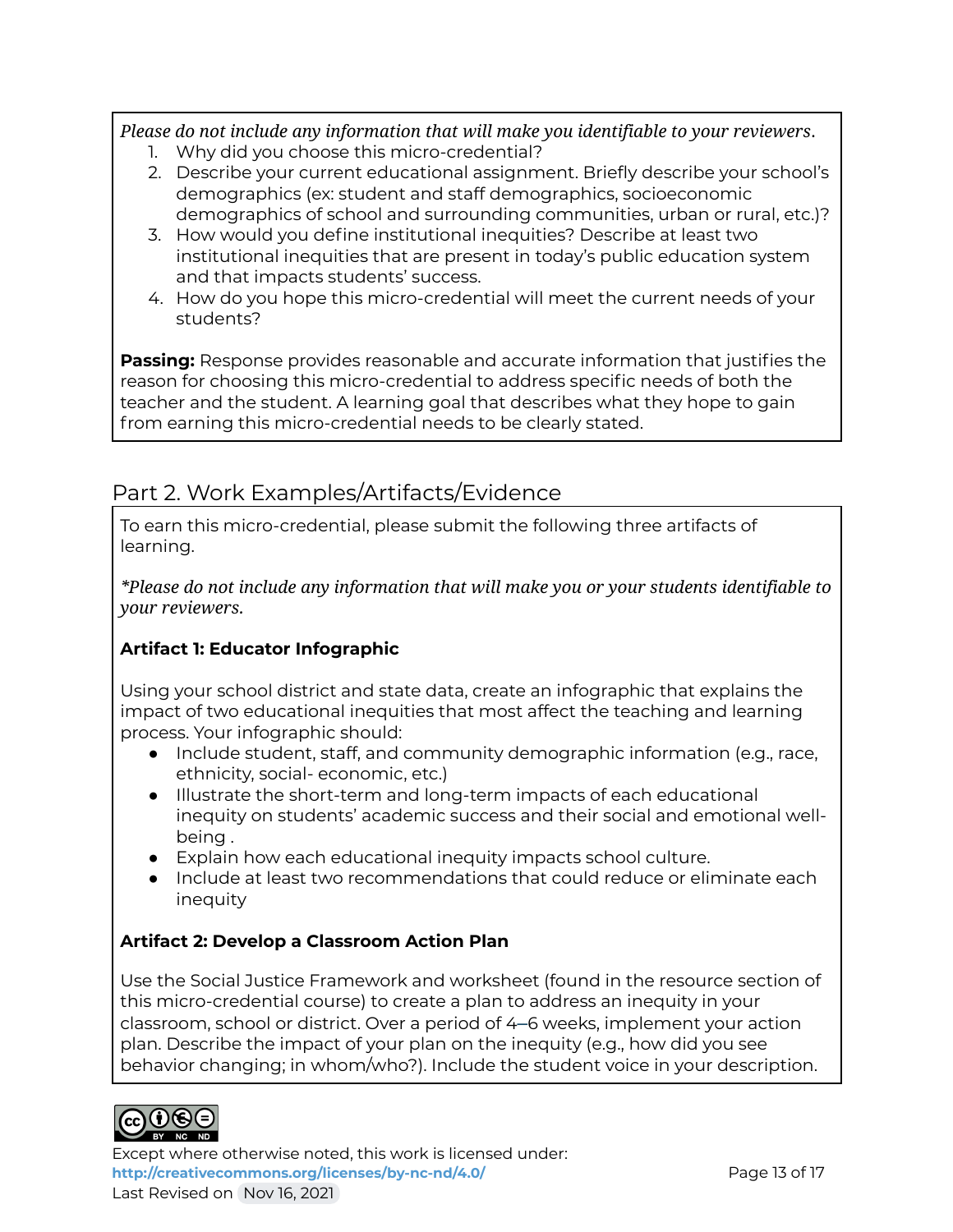Explain what was the most valuable lesson learned from implementing your action plan?

#### **Artifact 3: Develop and Lead a Professional Learning Experience**

Create a presentation with 10–15 slides for colleagues. It should highlight the educational inequities in your state or local affiliate. Use the seven statements below to guide the presentation:

- Define educational inequities.
- Identify at least two educational inequities that are highly prevalent in your school district. Provide your rationale/data for labelling them as educational inequities.
- Explain how these inequities impact student learning and school culture
- Explore at least two possible solutions to each inequity
- Explore how to incorporate student voice in the solutions
- Construct a draft action plan to address one inequity:
	- Problem statement
	- Desired outcomes
	- Possible allies
	- Possible solutions
	- Actions
- What would success look like?

#### Part 2. Rubric

|                                                                                 | <b>Proficient</b>                                                                                                                            | <b>Basic</b>                                                                                                                                                                       | <b>Developing</b>                                                                                                                                                                      |
|---------------------------------------------------------------------------------|----------------------------------------------------------------------------------------------------------------------------------------------|------------------------------------------------------------------------------------------------------------------------------------------------------------------------------------|----------------------------------------------------------------------------------------------------------------------------------------------------------------------------------------|
| <b>Artifact 1:</b><br><b>Culturally</b><br><b>Responsive</b><br><b>Teaching</b> | Infographic<br>includes all<br>required elements<br>below:                                                                                   | Infographic includes<br>at least three of the<br>elements below:                                                                                                                   | Infographic includes<br>at least two of the<br>elements below:                                                                                                                         |
|                                                                                 | -Two types of<br>education<br>inequities that<br>most affect your<br>students as<br>identified in the                                        | -Two types of<br>education inequities<br>that most affect your<br>students as<br>identified in the<br>context questions                                                            | -Two type of<br>education inequities<br>that most affect your<br>students as<br>identified in the<br>context questions                                                                 |
|                                                                                 | context questions<br>-Illustrates how<br>short-term and<br>long-term impacts<br>of the two<br>education<br>inequities on<br>students' social | -Illustrates how<br>short-term and<br>long-term impacts of<br>the two education<br>inequities on<br>students' academic<br>success and their<br>social and emotional<br>well-being. | -Illustrates how the<br>short-term and<br>long-term impacts of<br>the two education<br>inequities on<br>students' academic<br>success and their<br>social and emotional<br>well-being. |



Except where otherwise noted, this work is licensed under: <http://creativecommons.org/licenses/by-nc-nd/4.0/><br>Page 14 of 17 Last Revised on Nov 16, 2021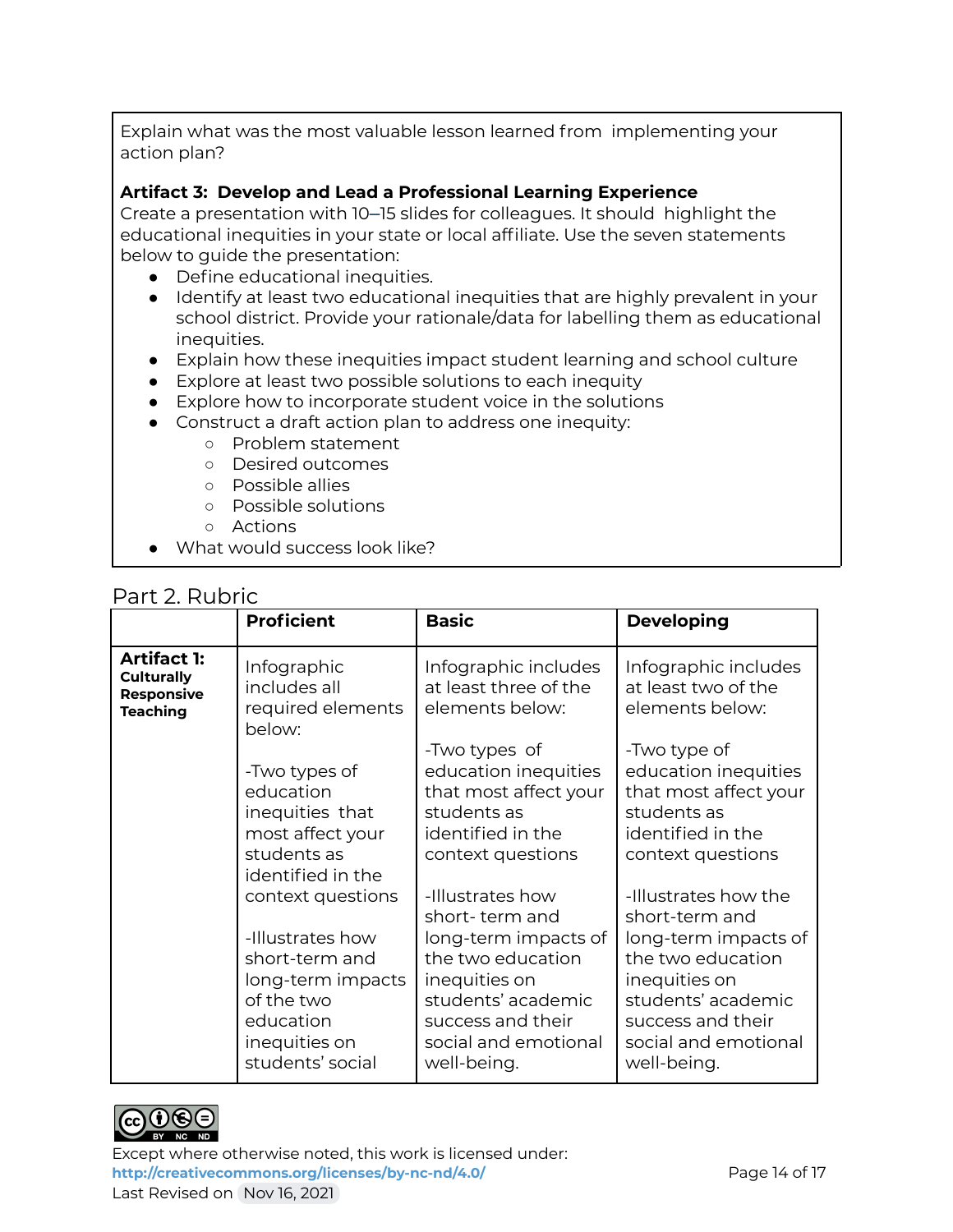|                                                                                                 | and emotional<br>well-being.<br>Explain how the<br>two inequities<br>impact school<br>culture.<br>Infographic is well<br>organized, brief,<br>and includes<br>concise words<br>with visual<br>illustrations that<br>are easy to<br>understand.                                                                                                                  | Explain how the two<br>inequities impact<br>school culture.<br>Infographic is well<br>organized, brief, and<br>includes concise<br>words with visual<br>illustrations that are<br>easy to understand.                                                                                                                                                               | Explain how at least<br>one inequity<br>impacts school<br>culture.<br>Infographic is well<br>organized, brief, and<br>includes concise<br>words with visual<br>illustrations that are<br>easy to understand.                                                                                                                                                   |
|-------------------------------------------------------------------------------------------------|-----------------------------------------------------------------------------------------------------------------------------------------------------------------------------------------------------------------------------------------------------------------------------------------------------------------------------------------------------------------|---------------------------------------------------------------------------------------------------------------------------------------------------------------------------------------------------------------------------------------------------------------------------------------------------------------------------------------------------------------------|----------------------------------------------------------------------------------------------------------------------------------------------------------------------------------------------------------------------------------------------------------------------------------------------------------------------------------------------------------------|
| <b>Artifact 2:</b><br>Impact of<br><b>Educational</b><br><b>Inequities</b>                      | Develop a<br>classroom action<br>plan that reduces<br>or eradicates an<br>educational<br>inequity. Include<br>the following<br>required elements.<br>-Action Plan<br>Components:<br>-Problem<br>statement<br>-Desired outcome<br>-Design Plan<br>-Implement (over<br>4–6 weeks),<br>-Reflect on<br>outcomes<br>-Student voice is<br>included in the<br>analysis | Develop a classroom<br>action plan that<br>reduces or eradicates<br>an educational<br>inequity. Include at<br>least four of the<br>required elements.<br><b>Action Plan</b><br>Components:<br>-Problem statement<br>-Desired outcome<br>-Design Plan<br>-Implement (over<br>4-6 weeks),<br>-Reflect on outcomes<br>-Student voice is<br>included in the<br>analysis | Develop a classroom<br>action plan that<br>reduces or eradicates<br>an educational<br>inequity. Include at<br>least three of the<br>required elements.<br>-Action Plan<br>Components:<br>-Problem statement<br>-Desired outcome<br>-Design Plan<br>-Implement (over<br>4-6 weeks),<br>-Reflect on outcomes<br>-Student voice is<br>included in the<br>analysis |
| <b>Artifact 3:</b><br><b>Culturally</b><br><b>Responsive</b><br>Learning<br><b>Environments</b> | Create a<br>presentation with<br>10-15 slides that<br>can be shared<br>with colleagues<br>who will respond                                                                                                                                                                                                                                                      | Create a<br>presentation with<br>10-15 slides that can<br>be shared with<br>colleagues who will<br>respond to at least                                                                                                                                                                                                                                              | Create a slide<br>presentation that<br>can be shared with<br>colleagues who will<br>respond to at least                                                                                                                                                                                                                                                        |



Except where otherwise noted, this work is licensed under: <http://creativecommons.org/licenses/by-nc-nd/4.0/><br>
Page 15 of 17 Last Revised on Nov 16, 2021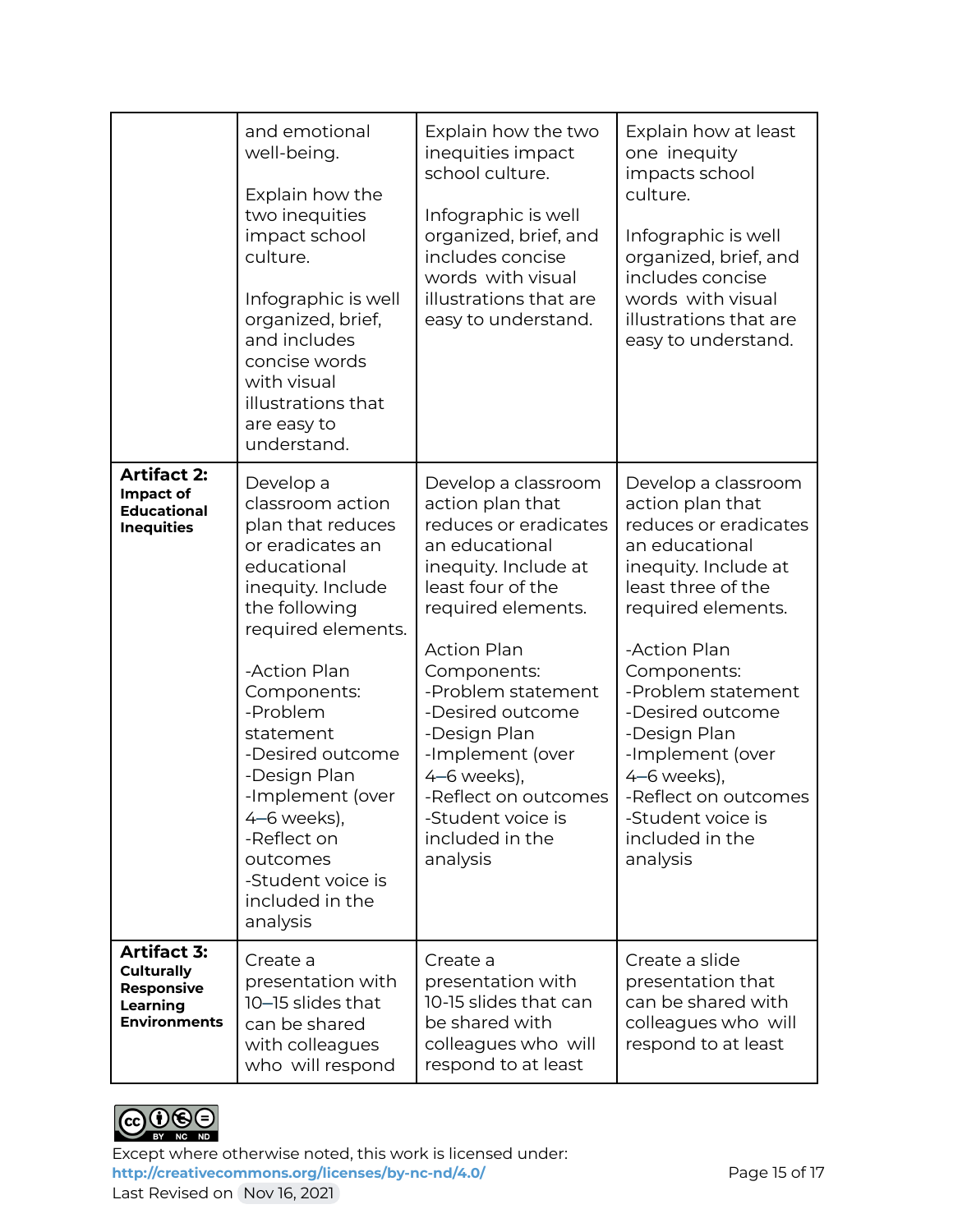| to the five                                                                                                                                                                                     | four questions                                                                                                                                                                               | three questions                                                                                                                                                                              |
|-------------------------------------------------------------------------------------------------------------------------------------------------------------------------------------------------|----------------------------------------------------------------------------------------------------------------------------------------------------------------------------------------------|----------------------------------------------------------------------------------------------------------------------------------------------------------------------------------------------|
| questions below:                                                                                                                                                                                | below:                                                                                                                                                                                       | below:                                                                                                                                                                                       |
| Create a 10-15 slide                                                                                                                                                                            | Create a 10-15 slide                                                                                                                                                                         | Create a 10-15 slide                                                                                                                                                                         |
| presentation for                                                                                                                                                                                | presentation for                                                                                                                                                                             | presentation for                                                                                                                                                                             |
| colleagues that                                                                                                                                                                                 | colleagues that                                                                                                                                                                              | colleagues that                                                                                                                                                                              |
| highlights the                                                                                                                                                                                  | highlights the                                                                                                                                                                               | highlights the                                                                                                                                                                               |
| educational                                                                                                                                                                                     | educational                                                                                                                                                                                  | educational                                                                                                                                                                                  |
| inequities in your                                                                                                                                                                              | inequities in your                                                                                                                                                                           | inequities in your                                                                                                                                                                           |
| state local affiliate                                                                                                                                                                           | state local affiliate.                                                                                                                                                                       | state local affiliate.                                                                                                                                                                       |
| Include the                                                                                                                                                                                     | Include at least four                                                                                                                                                                        | Include at least three                                                                                                                                                                       |
| following seven                                                                                                                                                                                 | of the following                                                                                                                                                                             | of the following                                                                                                                                                                             |
| criteria in the                                                                                                                                                                                 | criteria in the                                                                                                                                                                              | criteria in the                                                                                                                                                                              |
| presentation:.                                                                                                                                                                                  | presentation:                                                                                                                                                                                | presentation:                                                                                                                                                                                |
| Define<br>educational<br>inequities.                                                                                                                                                            | Define educational<br>inequities.                                                                                                                                                            | Define educational<br>inequities.                                                                                                                                                            |
| Identify at least<br>two educational<br>inequities that are<br>highly prevalent in<br>your school<br>district. Provide<br>your rationale for<br>labelling them as<br>educational<br>inequities. | Identify at least two<br>educational<br>inequities that are<br>highly prevalent in<br>your school district.<br>Provide your<br>rationale for labelling<br>them as educational<br>inequities. | Identify at least two<br>educational<br>inequities that are<br>highly prevalent in<br>your school district.<br>Provide your<br>rationale for labelling<br>them as educational<br>inequities. |
| Explain how these                                                                                                                                                                               | Explain how these                                                                                                                                                                            | Explain how these                                                                                                                                                                            |
| inequities impact                                                                                                                                                                               | inequities impact                                                                                                                                                                            | inequities impact                                                                                                                                                                            |
| student learning                                                                                                                                                                                | student learning and                                                                                                                                                                         | student learning and                                                                                                                                                                         |
| and school culture.                                                                                                                                                                             | school culture.                                                                                                                                                                              | school culture                                                                                                                                                                               |
| Explore at least                                                                                                                                                                                | Explore at least two                                                                                                                                                                         | Explore at least two                                                                                                                                                                         |
| two possible                                                                                                                                                                                    | possible solutions to                                                                                                                                                                        | possible solutions to                                                                                                                                                                        |
| solutions to each                                                                                                                                                                               | each inequity.                                                                                                                                                                               | each inequity.                                                                                                                                                                               |
| inequity.<br>Explore how to<br>incorporate                                                                                                                                                      | Explore how to<br>incorporate the<br>student voice in the<br>solutions.                                                                                                                      | Explore how to<br>incorporate student<br>voice in the solutions                                                                                                                              |
| student voice in<br>the solutions.                                                                                                                                                              | Construct a draft<br>action plan to<br>address one inequity:                                                                                                                                 |                                                                                                                                                                                              |



Except where otherwise noted, this work is licensed under: <http://creativecommons.org/licenses/by-nc-nd/4.0/><br>
Page 16 of 17 Last Revised on Nov 16, 2021